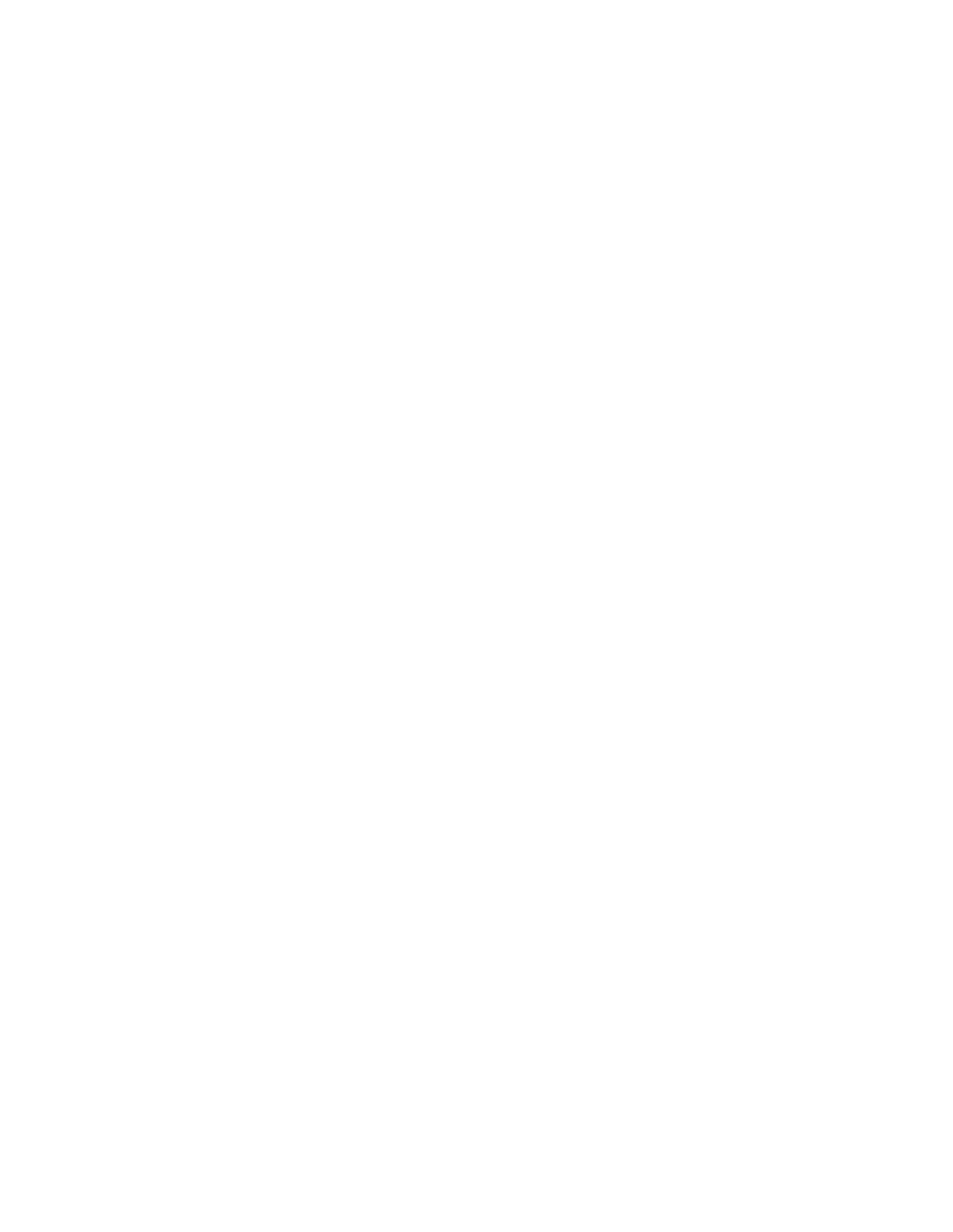# Senate Executive Nominations Committee Report No. 1 February 3, 2021

## **Airport Zoning Appeals, Board of**

| 1. | Michael S. Barranco, Esq.                                                                                             | District 42 |
|----|-----------------------------------------------------------------------------------------------------------------------|-------------|
|    | Member of the Board of Airport Zoning Appeals; appointed to serve a term of<br>4 years from July 1, 2020              |             |
| 2. | Shelly L. Gardeniers                                                                                                  | District 30 |
|    | Member of the Board of Airport Zoning Appeals; reappointed to serve a term<br>of 4 years from July 1, 2019            |             |
|    | Arts Council, Maryland State                                                                                          |             |
| 3. | David O. Fakunle, Ph.D.                                                                                               | District 45 |
|    | Member of the Maryland State Arts Council; appointed to serve remainder of<br>a term of 3 years from July 1, 2018     |             |
| 4. | Molline C. Jackson                                                                                                    | District 22 |
|    | Member of the Maryland State Arts Council; appointed to serve a term of 3<br>years from July 1, 2020                  |             |
|    | <b>Elevator Safety Review Board</b>                                                                                   |             |
| 5. | Lance R. Brown                                                                                                        | District 34 |
|    | Member of the Elevator Safety Review Board; appointed to serve remainder of<br>a term of 3 years from October 1, 2019 |             |
| 6. | Edward M. Hord                                                                                                        | District 11 |
|    | Chair of the Elevator Safety Review Board; reappointed to serve a term of 3<br>years from October 1, 2019             |             |
| 7. | William D. Hosea                                                                                                      | District 33 |

Member of the Elevator Safety Review Board; appointed to serve a term of 3 years from October 1, 2019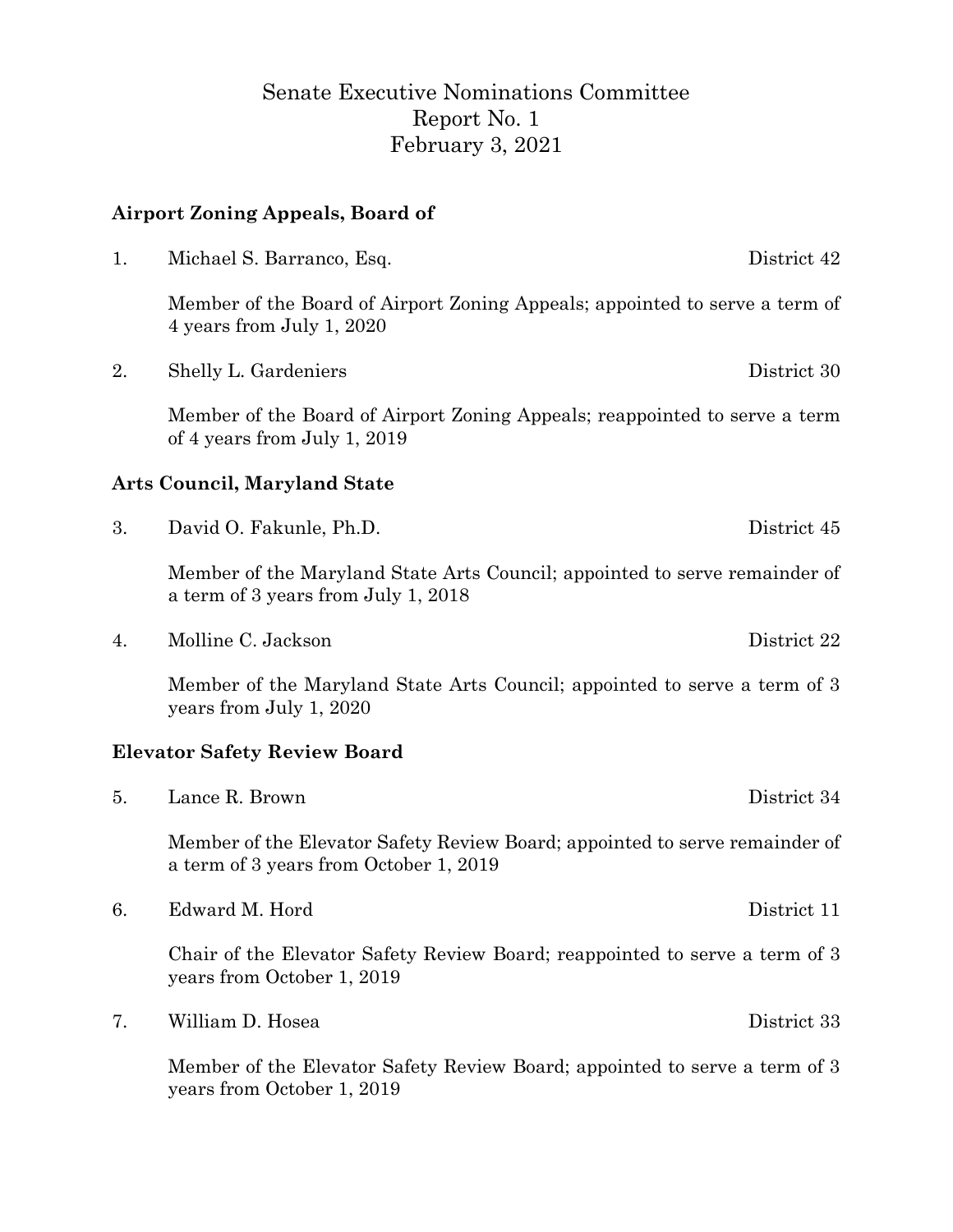8. Michael William Moran District 33

Member of the Elevator Safety Review Board; reappointed to serve a term of 3 years from October 1, 2019

9. Robert F. "Sonny" Yeatman, Jr. District 30

Member of the Elevator Safety Review Board; reappointed to serve a term of 3 years from October 1, 2019

## **Nursing Home Administrators, State Board of Examiners of**

10. Earl R. Runde District 36

Member of the State Board of Examiners of Nursing Home Administrators; appointed to serve a term of 4 years from April 22, 2020

## **Open Meetings Law Compliance Board, State**

11. Jacob A. Altshuler, Esq. District 41

Member of the State Open Meetings Law Compliance Board; appointed to serve remainder of a term of 3 years from July 1, 2018

12. Lynn M. Marshall, Esq. District 9

Chair of the State Open Meetings Law Compliance Board; appointed to serve a term of 3 years from July 1, 2020

## **Optometry, State Board of Examiners in**

13. Rona D. Pepper District 11

Member of the State Board of Examiners in Optometry; reappointed to serve a term of 4 years from June 1, 2020

## **Real Estate Commission, State**

14. Michael W. Lord, Esq. District 30

Member of the State Real Estate Commission; appointed to serve a term of 4 years from June 1, 2020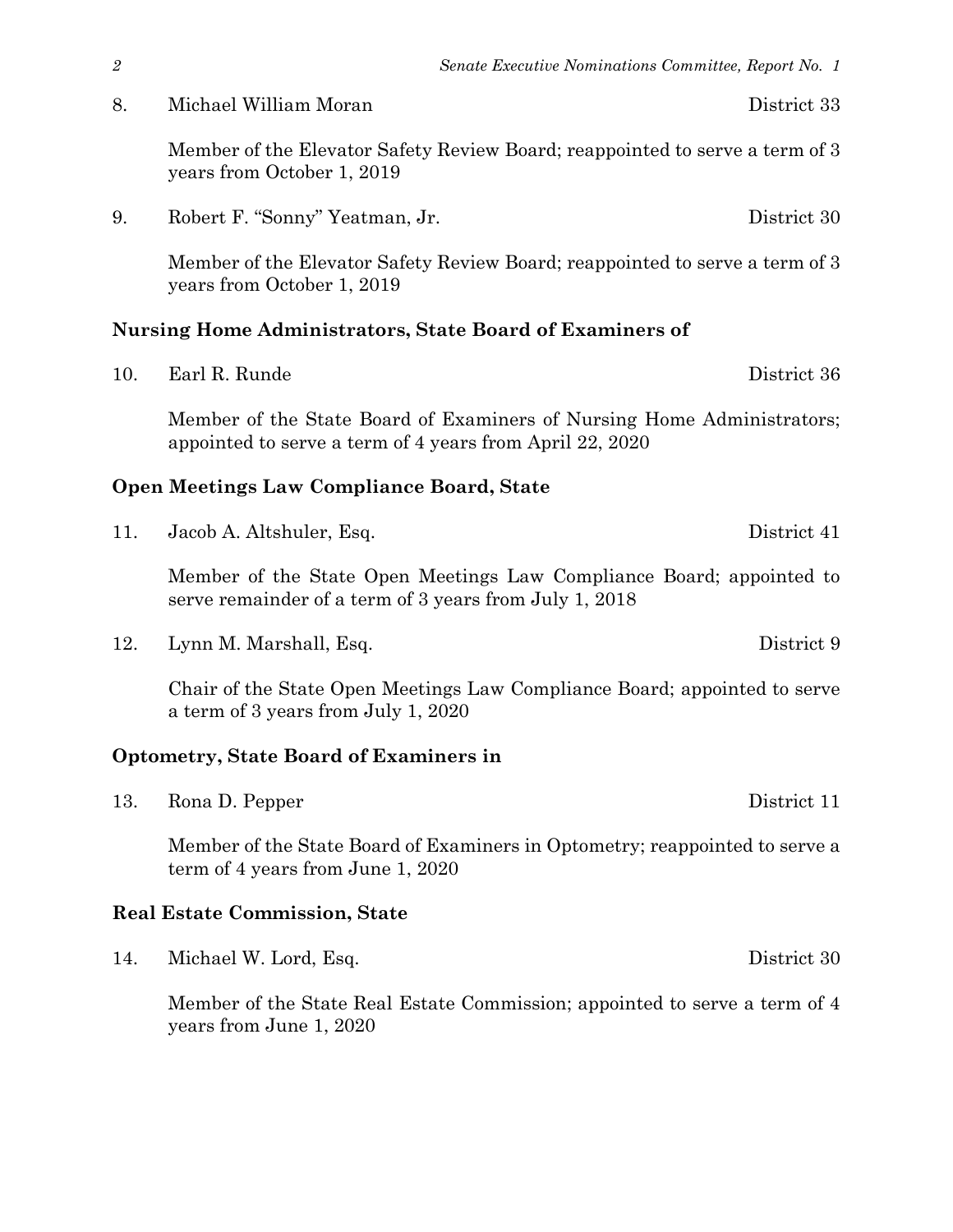15. Michelle K. Wilson, Esq. District 43

Member of the State Real Estate Commission; appointed to serve a term of 4 years from June 1, 2019

#### **Tourism Development Board, Maryland**

Member of the Maryland Tourism Development Board; appointed to serve remainder of a term of 3 years from July 1, 2018

17. Juan Carlos Linares District 9

Member of the Maryland Tourism Development Board; appointed to serve a term of 3 years from July 1, 2020

18. Albert A. Spence District 11

Member of the Maryland Tourism Development Board; appointed to serve a term of 3 years from July 1, 2018

<sup>16.</sup> Heather A. Braue District 7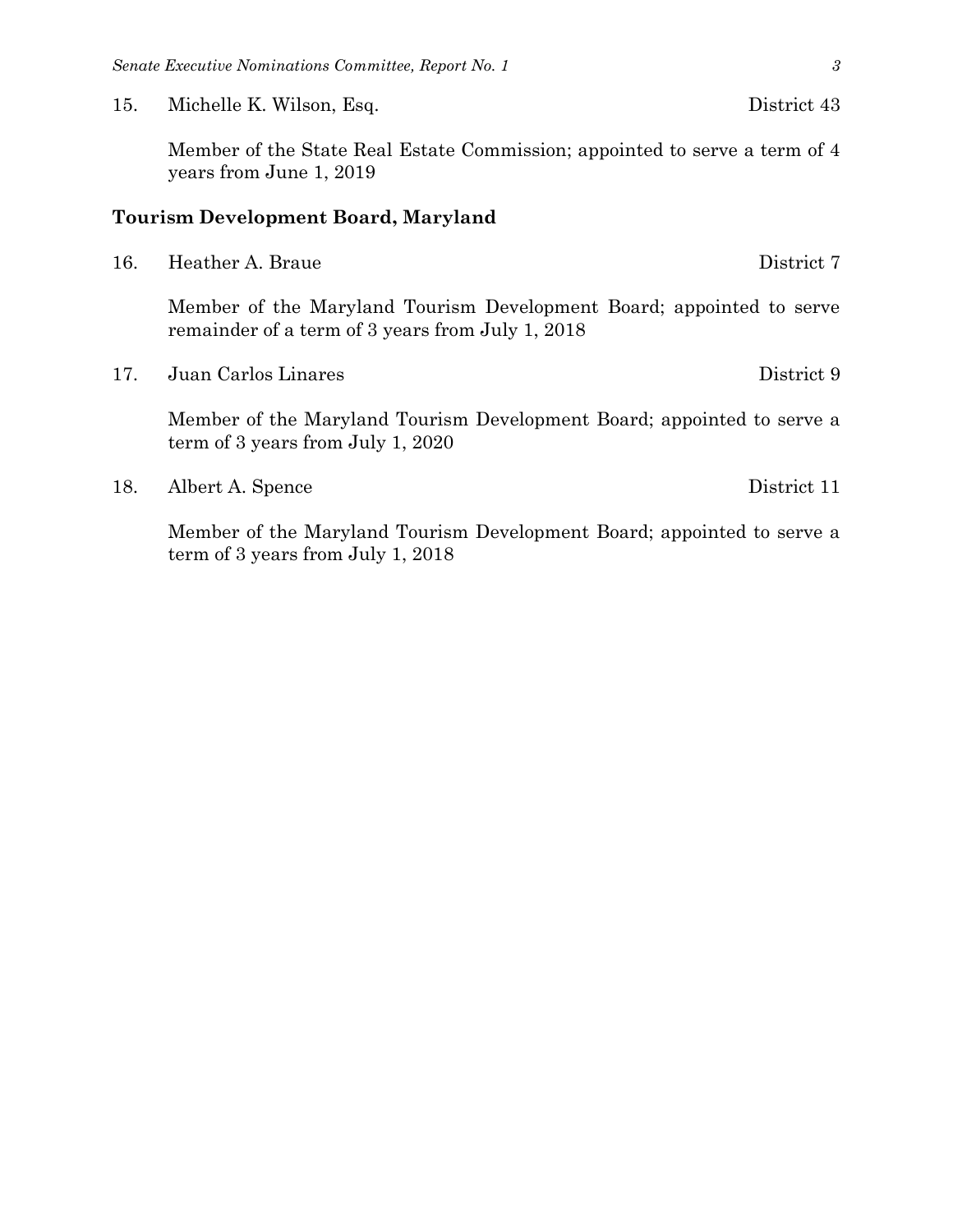#### Statewide Nominees

Please Note: Statewide nominees who, in accordance with the policies adopted by the Senate Executive Nominations Committee, are not required to appear before the committee.

#### **Amusement Ride Safety Advisory Board**

S-1. Gordon B. Trimper District 38

Member of the Amusement Ride Safety Advisory Board; appointed to serve remainder of a term of 4 years from July 1, 2017

#### **Architects, State Board of**

S–2. Mark R. Flemming District 27

Member of the State Board of Architects; appointed to serve a term of 5 years from July 1, 2020

#### **Automobile Insurance Fund, Board of Trustees of the Maryland**

S–3. Glenda S. Beach District 33

Member of the Board of Trustees of the Maryland Automobile Insurance Fund; reappointed to serve a term of 5 years from October 1, 2020

#### **Boiler Rules, Board of**

S-4. Carey M. Dove District 9

Member of the Board of Boiler Rules; reappointed to serve a term of 4 years from January 1, 2020

S–5. John E. Dunnock

Member of the Board of Boiler Rules; reappointed to serve a term of 4 years from January 1, 2021

S–6. Richard C. Ludlow District 31

Member of the Board of Boiler Rules; reappointed to serve a term of 4 years from January 1, 2021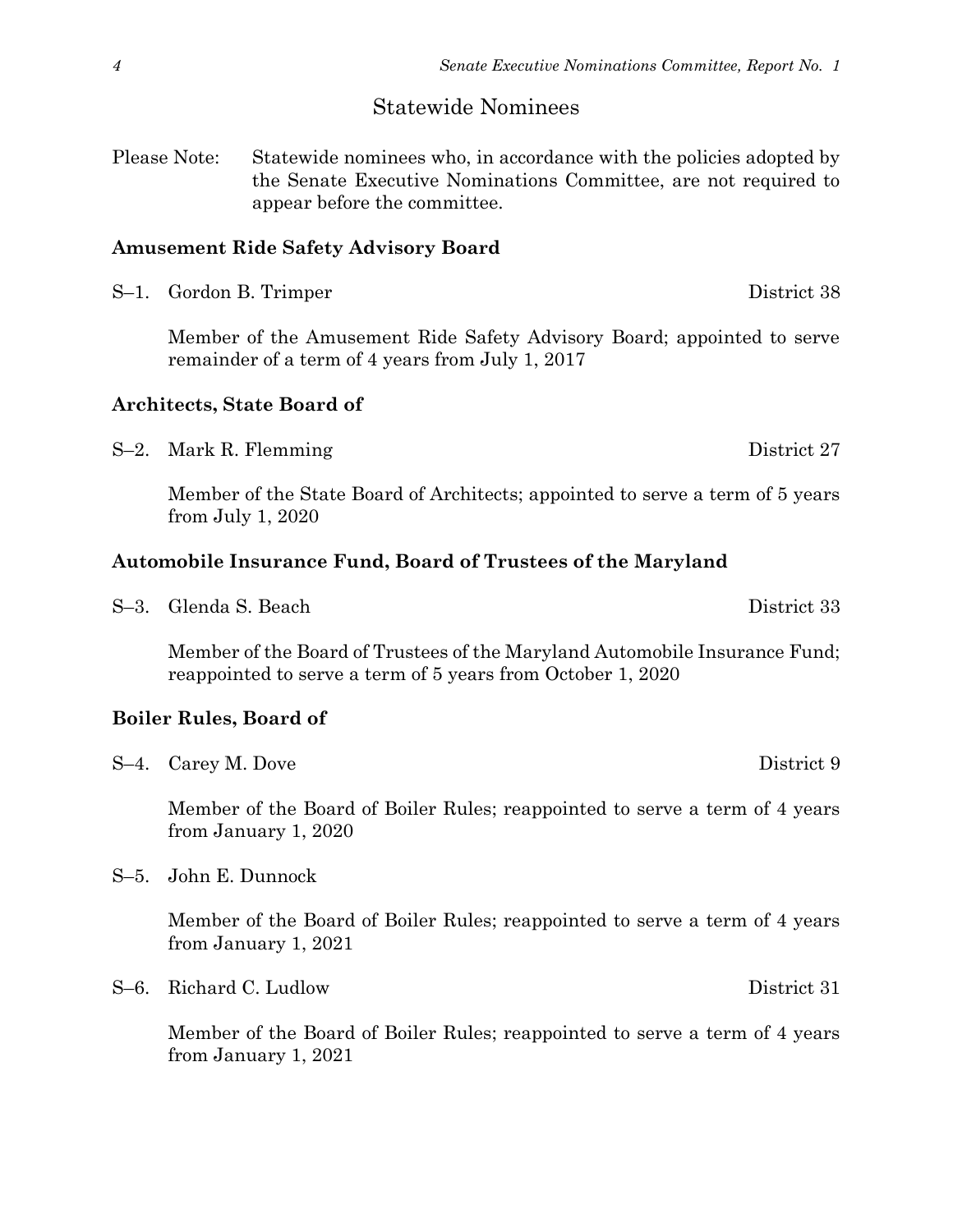S–7. Kevin J. Mulvey District 31

Member of the Board of Boiler Rules; reappointed to serve a term of 4 years from January 1, 2021

#### **Chesapeake Conservation Corps Program Board**

| S-8. Sara C. Fidler, Esq. |  | District 41 |
|---------------------------|--|-------------|
|---------------------------|--|-------------|

Member of the Chesapeake Conservation Corps Program Board; appointed to serve a term of 4 years from July 1, 2019

S–9. Sudani Knowles District 21

Member of the Chesapeake Conservation Corps Program Board; appointed to serve a term of 4 years from July 1, 2017

#### **Consumer Council**

S–10. Monica Best–James, Esq. District 23

Member of the Consumer Council; appointed to serve a term of 6 years from July 1, 2020

S–11. Linda R. Dorsey–Walker District 11

Member of the Consumer Council; appointed to serve remainder of a term of 6 years from July 1, 2014 and a term of 6 years from July 1, 2020

S–12. Bridgette A. Greer, Esq. District 23

Member of the Consumer Council; appointed to serve a term of 6 years from July 1, 2020

S–13. Saif Rehman District 9

Member of the Consumer Council; appointed to serve a term of 6 years from July 1, 2018

#### **Infants and Toddlers, Interagency Coordinating Council for**

Member of the Interagency Coordinating Council for Infants and Toddlers; appointed to serve a term of 3 years from July 1, 2020

District 12.